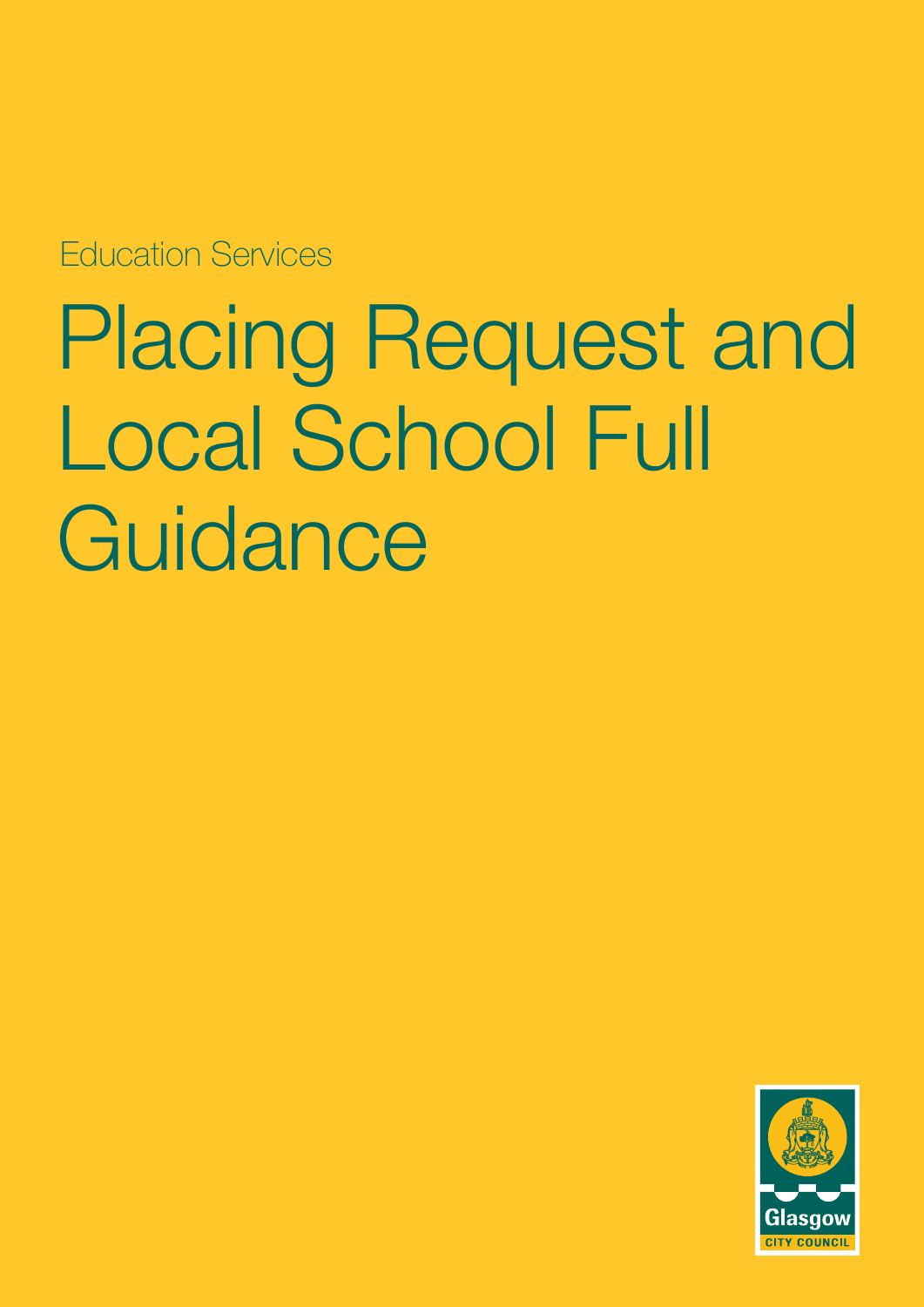THIS PAGE IS LEFT BLANK DELIBERATELY TO ALLOW THE FRONT COVER TO BE BLANK ON THE BACK AND TO **MAINTAIN PAGE FLOW.**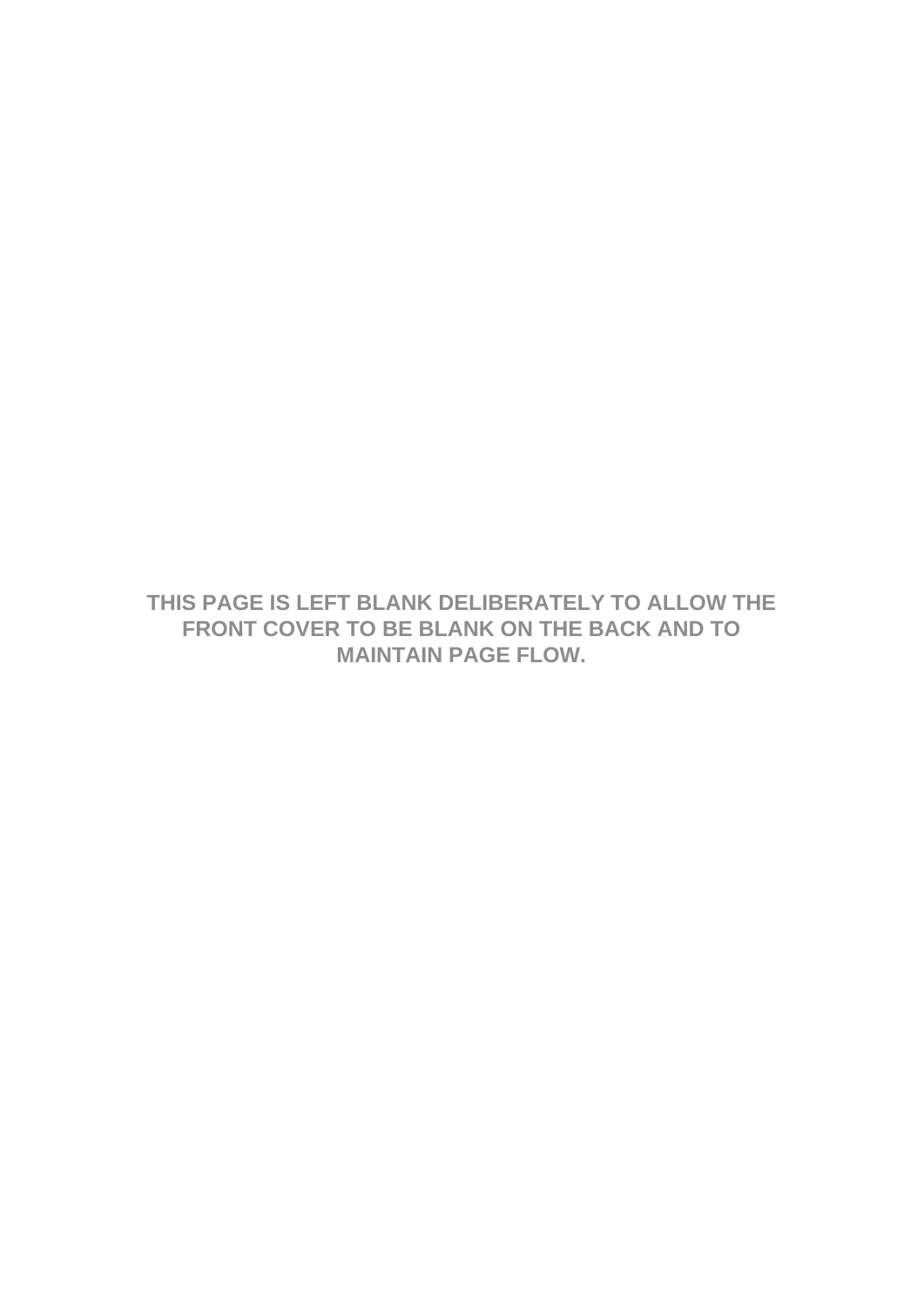# Background **1.**

*For the purposes of this document the term "parent" also applies to a young person as defined under the Education (Scotland) Act 1980 as a person over school age, normally 16 years of age (with capacity) who has not attained the age of eighteenyears*

*In addition throughout this document, the term "parent" should be taken to include foster carers, residential care staff and carers who are relatives or friends.*

Under the Education (Scotland) Act 1980, parents have a statutory right to make a placing request for any educational establishment.

A parent can apply for a placing request for their child under 16 years of age on their behalf.

A young person who is 16 years of age or over (with capacity) must apply for a placing request on their own behalf.

Placing Requests must be considered by Glasgow City Council and unless there is a statutory ground to refuse then the placing request must be granted.

The right to make a placing request can be exercised throughout a child's/young person's education and not just when the child is starting primary or secondary school. However, there are good educational reasons for trying to ensure that the transfer or admission of children and young people takes place at the start of a school session.

A Placing Request can be made to:

- Any Mainstream School managed by Glasgow City Council;
- Any Additional Support for Learning School managed by Glasgow City **Council**; and
- Any Independent Special School not managed by Glasgow City Council.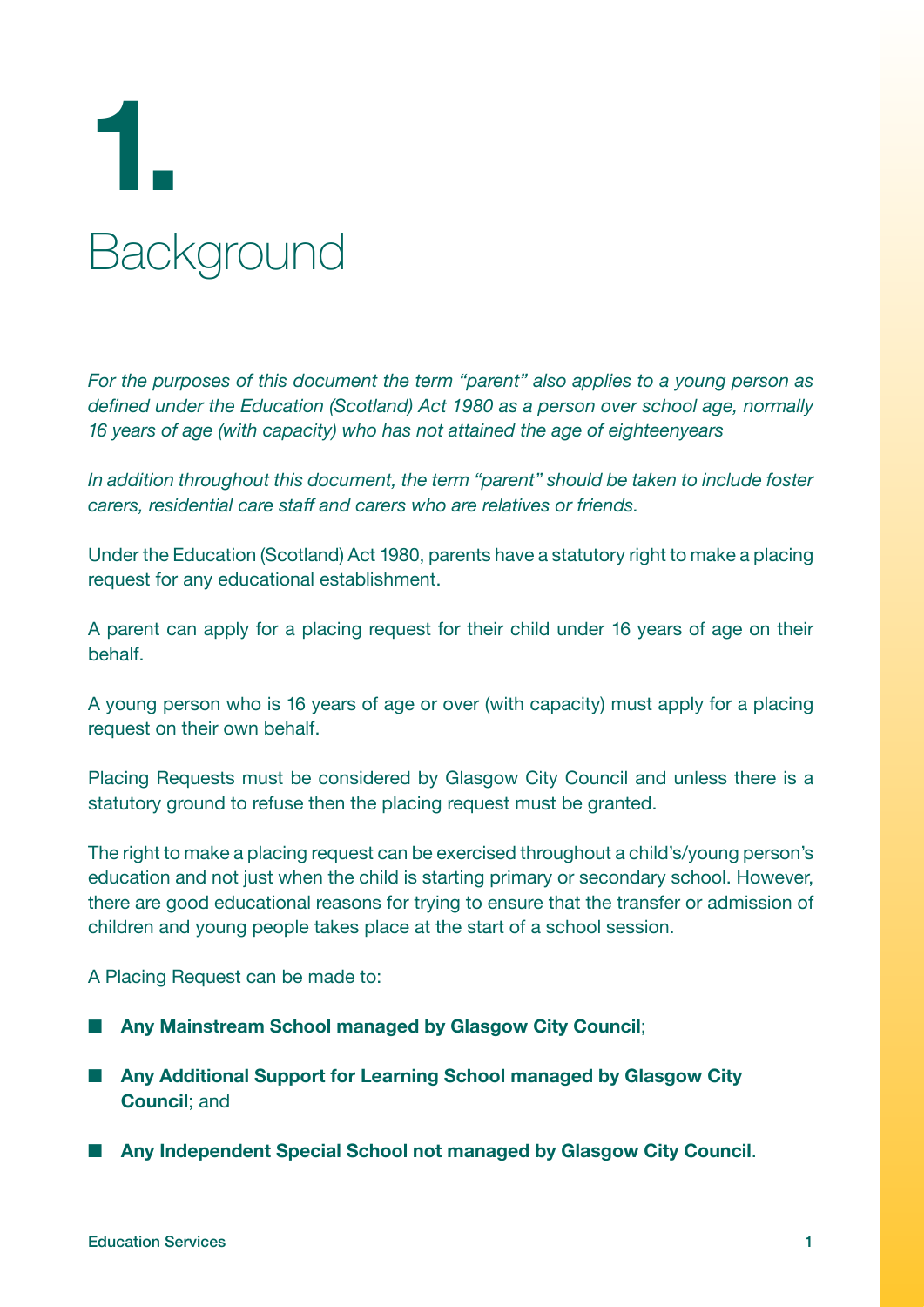It is the policy of Glasgow City Council to encourage parents to enrol children in their local school, known as the catchment school - as it allows children and young people to develop and learn with other children from their own community

Every primary and secondary school has a defined catchment area. Children and young people living in this area are given priority for places in the school. Entitlement to a place in a school is based on home address and not on attendance at primary or early years establishment.

You can check the catchment schools associated with your address on Glasgow City Council website, Schools and Learning 'My Catchment Area': [glasgowgis.maps.arcgis.com/apps/webappviewer/index.html](https://glasgowgis.maps.arcgis.com/apps/webappviewer/index.html?id=3296a79016c34af98c4e71c0f1e02fa5) ?id=3296a79016c34af98c4e71c0f1e02fa5

If your child is due to start school in the forthcoming August, they should be registered with their catchment primary school in the second week of the preceding November. Public Notifications and social media posts issued in October each year provide details of this. Thereafter you are free to make a placing request to a school of your choice. Registration can be done online at:

www.glasgow.gov.uk/article/18007/Starting-Primary-School

All schools have up to date handbooks which are available for parents, which provides information about the school. This can be found on Glasgow City Council website - 'Schools and Learning' - then click on the name of the school: www.glasgow.gov.uk/article/17026/Schools-and-Nurseries

Where there are more applications than places available, priority will always be given to children and young people living in the catchment area. No placing requests will be granted for schools that hold a catchment waiting list.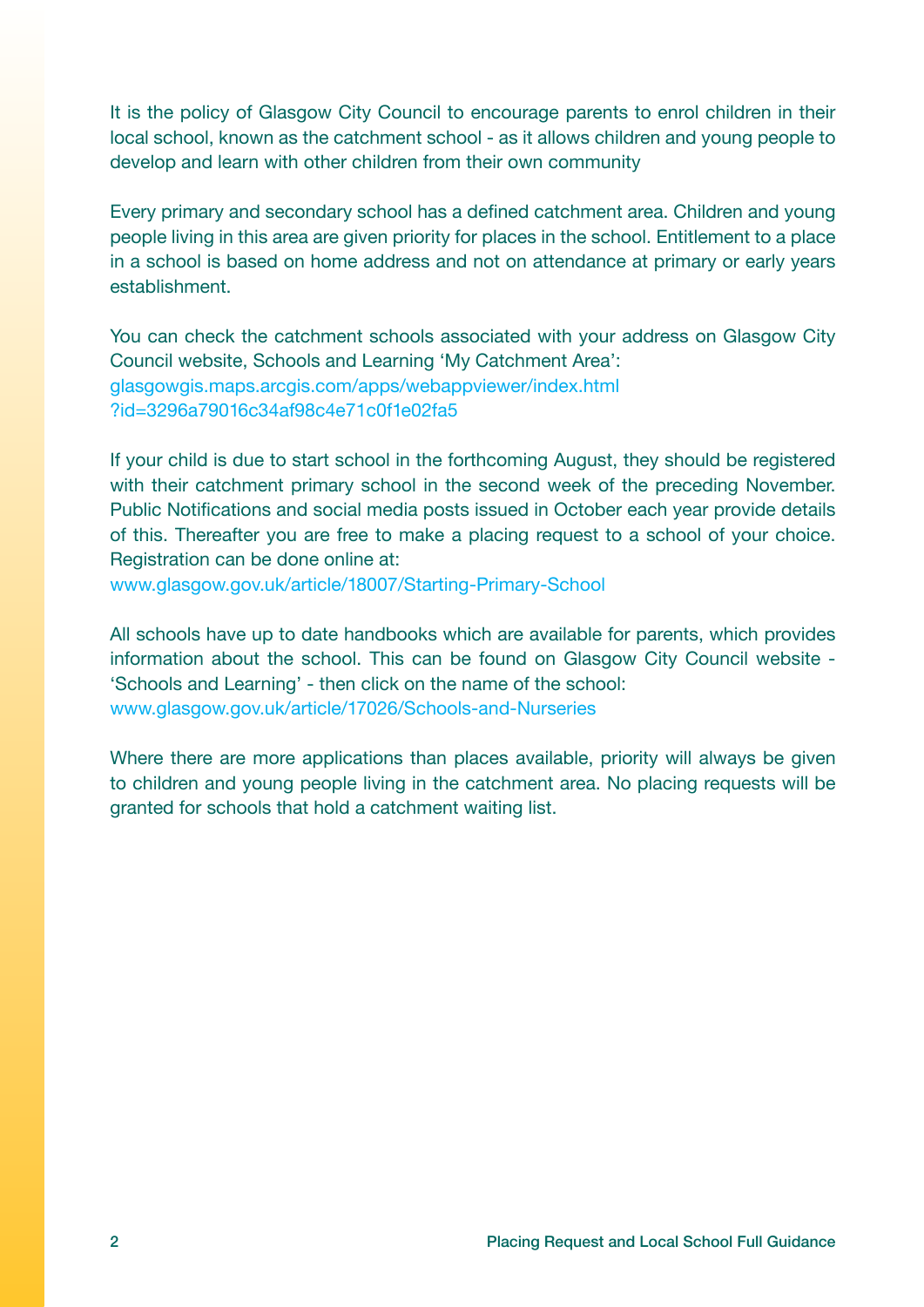

## How to make a Placing Request

Placing request applications can be made at any time during the year. Most placing requests are made for entry into P1 and entry into S1.

If you want to make a placing request application for a mainstream Primary or Secondary School,you need to submit a placing request form. The easiest way to do this is online via the Glasgow City Council website, School and Learning, Placing Requests: www.glasgow.gov.uk/article/18205/Placing-Requests

If you choose not to submit an online Placing Request, postal copies of the application form are also available if required from Glasgow City Council website, School and Learning, Placing Requests:

www.glasgow.gov.uk/article/18205/Placing-Requests

If required postal applications can be requested by contacting the Customer and Business Services on 0141 287 8000.

Please note you will need to set up a Glasgow City Council 'My Account', to allow you to submit a Placing Request Form online. For more information on Glasgow City Council - 'My Account':

www.glasgow.gov.uk/myaccount

All requests, along with supporting evidence, will be considered by Glasgow City Council. **It is therefore very important that you provide all relevant documentary evidence in support your request. This may include medical evidence or reports from any other services/agencies that may have been involved with your child. This information can be scanned and sent along with your application**.

You must give accurate answers to the questions asked as failure to do so will entitle Glasgow City Council to reconsider any decision made in respect of there quest.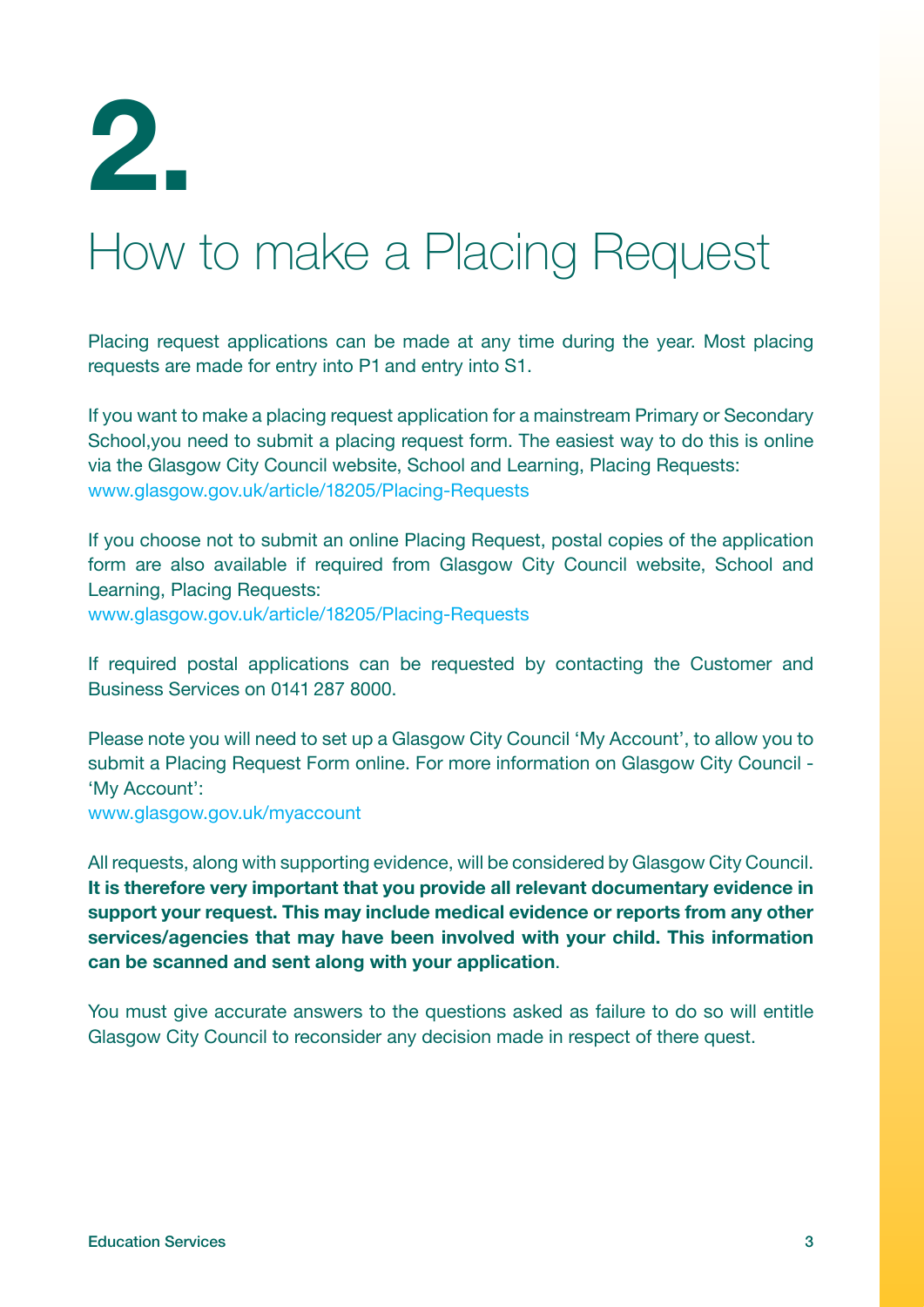You can make a placing request for more than one school. Only one application requires to be submitted indicating priority choice of schools on the form. Glasgow City Council will make a decision on your first choice of school. Only after a decision to refuse the placing request on the first choice has been made will other establishments then be considered. If the priority choice is granted the remaining choice of schools are automatically withdrawn.

If you have more than one child starting school or transitioning to S1, for example, twins, you will need to make a separate placing request application for each child. These will be considered separately and while we will do our best, there are no guarantees that both placing requests will be granted if facing capacity issues. Where this is going to be a difficulty we will contact you to discuss.

**You should be aware that the granting of a placing request for one child/young person does not guarantee that any future placing requests made for a younger sibling for the same school will automatically be granted**.

**If resident in Glasgow City Council area or within another Local Authority**, **your child should be enrolled in their local catchment school prior to submitting a placing request application to a Glasgow School**. **This is to ensure a space is available in your catchment school if the placing request is not successful**.

If your placing request application is granted the allocated space at the catchment school (within Glasgow City Council area) will automatically be withdrawn. If you subsequently change your mind and wish to attend your catchment school, you would require to submit a fresh catchment enrolment application online, and if a space is still available this will be confirmed in writing for you. You should not withdraw your granted placing request until you have received confirmation of an available space to return to your catchment school.

You should note that if your placing request is successful, then you are responsible for getting your child to school as free school transport will not normally be provided for children/young people attending school as a result of a placing request.

There is guidance available on the Glasgow City Council website to assist with any **Foreign National Enrolments.** This explains the paperwork you require to complete prior to enrolling your child at their catchment school and/or submitting a placing request for an alternative choice of school. You must reside in the United Kingdom for a placing request to be considered. For more information:

www.glasgow.gov.uk/article/17780/Enrolling-a-Child-From-Overseas-at-a-Glasgow-School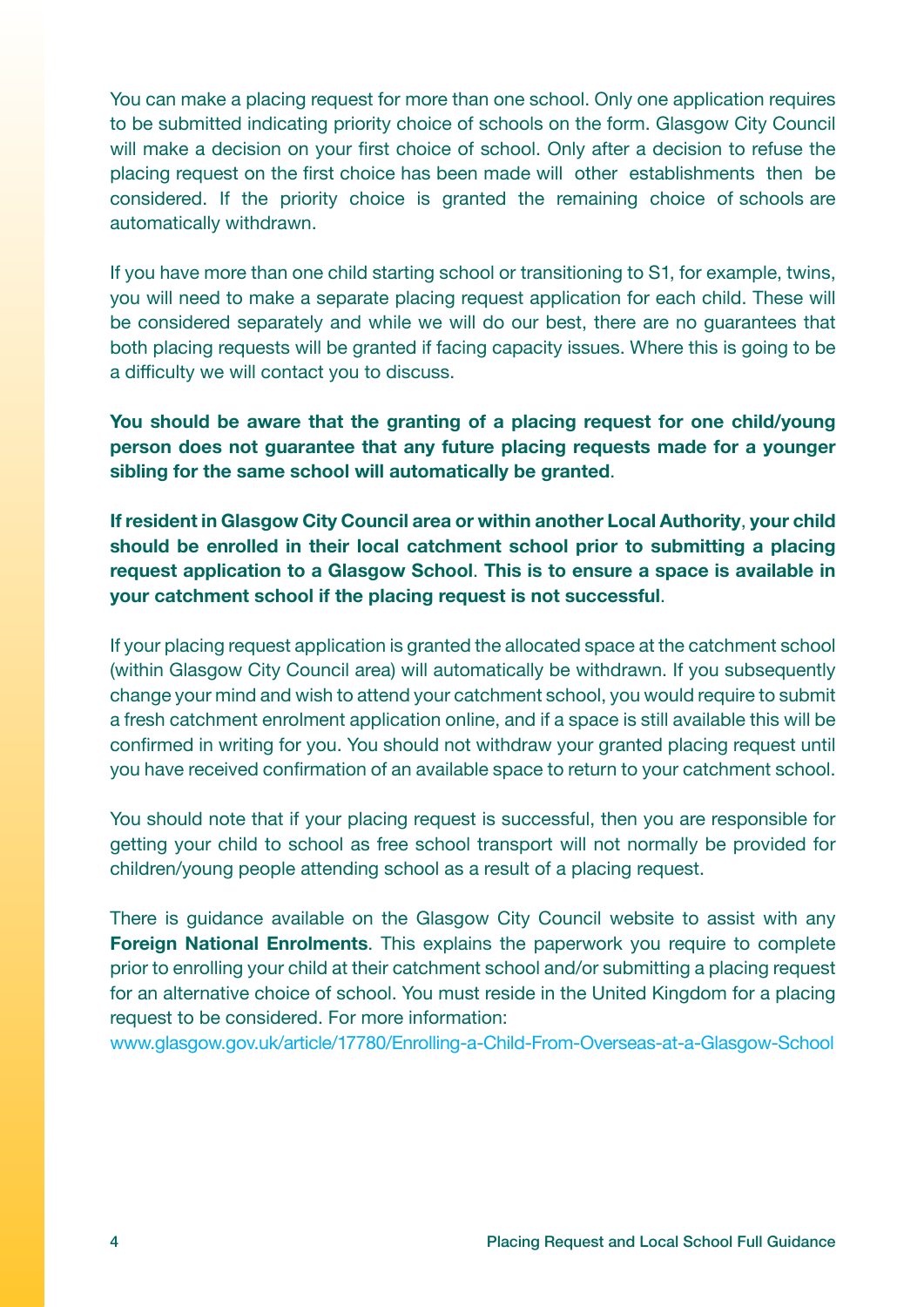#### **There are some other specific situations where a placing request must be made, for example:**

 $\blacksquare$  When you wish your child to transfer from a school in one sector, e.g. denominational, to the non- denominational sector or vice versa within the Glasgow City Council area even if they reside in the catchment area for the requested school.

When a child initially starts school, families choose either a denominational or nondenominational school, this means in effect they are no longer part of the catchment area of the **other** sector.

For example, if a family choose denominational primary school A and then wish to transfer to S1 in non-denominational secondary school B, despite their address being in the catchment for school B, they would still require to submit a placing request application to request a place in non-denominational secondary school B, as they are *"crossing sector"*.

- Placing request applications made from out-with the Glasgow City Council area do not fall into the above category and children/young people who move from a denominational/non-denominational establishment in another authority and now reside in the Glasgow area, will be treated as a catchment enrolment from their home address.
- You can choose to register your child for Gaelic Medium Education in Glasgow. Further Information is available on Glasgow City Council website: www.glasgow.gov.uk/article/17535/GaelicGCC
- $\blacksquare$  If you wish your child to go to one of the Gaelic Medium Education locations out-with your catchment area then you will need to submit a placing request.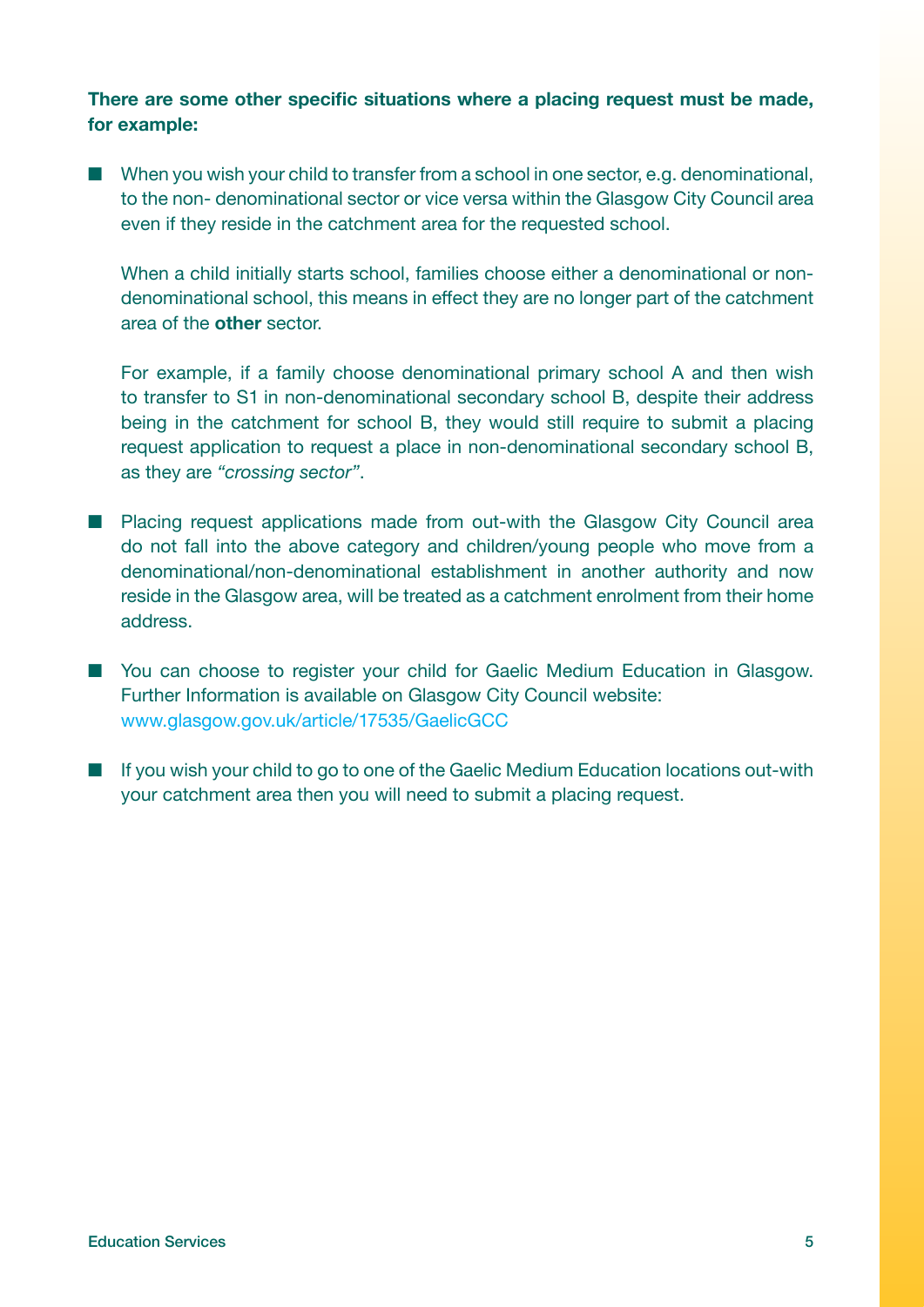

## Placing Requests for P1 and S1 August entry

If you do not want your child to go to your local catchment school for P1 or S1 then you should submit a placing requests at the same time as the registration of P1 and S1, that is, in November for children and young people due to commence P1 or S1 the following August. Applications received after this date are all still considered, but if any later than 15th March (legislative deadline date), it is possible that available places in the chosen school may have been allocated.

You must, however, register your child at their local catchment school in November. This is to ensure that there is a place available should the placing request not be successful.

If you have submitted an on-line placing request for P1 or S1 entry and submitted before 15th March then you will receive an automated response confirming receipt at the time of submission. It is important to retain this, as this is the evidence that you submitted on time. You will also receive written acknowledgement of your placing request within five working days as a legal requirement. Glasgow City Council must respond to your placing request with a decision by no later than 30th April. It is also important for you to retain this letter and if you do not receive this you should make an enquiry with **Customer and Business Services** on **0141 287 8000**.

Placing Requests received after the 15th March will be processed after all other applications have been considered, with a decision being notified within two months of receiving the placing request.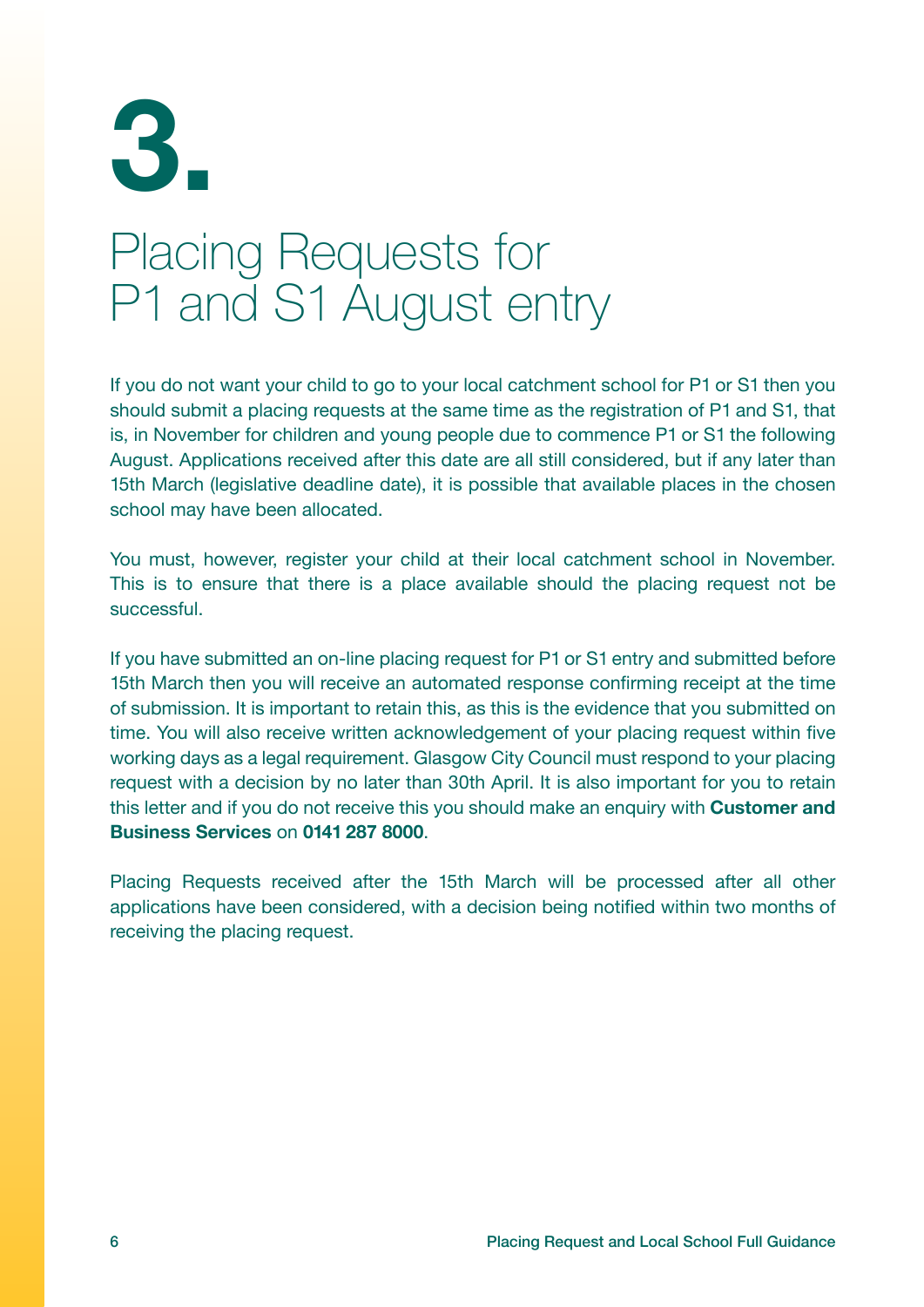#### **How are places allocated?**

Glasgow City Council will always prioritise places for catchment children. The number of places available for placing requests will depend on how many places remain after P1/ S1 catchment children have been accommodated.

Once catchment children have been placed, Glasgow City Council considers all the placing requests received before the 15th March and places them in order using the Placing Request Criteria. There is detailed advice on these criteria in section that follows. Places are then allocated in that order.

If you are not successful then you can appeal. More details on how to appeal are provided towards the end of this document.

#### **In term Placing Requests**

Placing Requests made during term will be processed in the order in which they are received, for example, requests for children/young people to move school during the school term due to family moving house.

The in term process differs from the process of allocating places for P1 and S1 at the start of a new session as outlined above and decision notified within two months of receiving the placing request.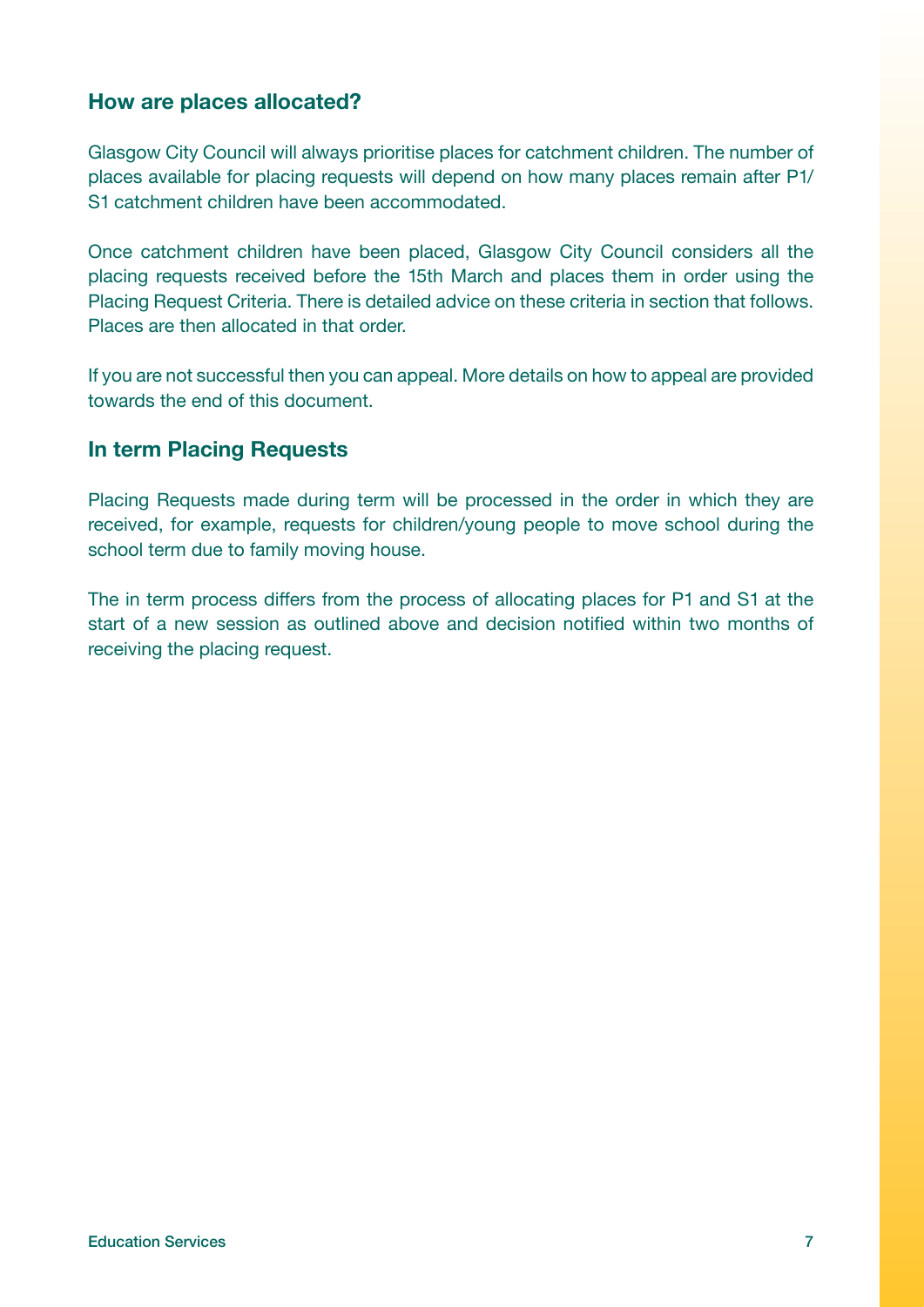

#### Criteria for the allocation of places for Placing Request applications

Where there are more placing request applications made than places available, the criteria set by Glasgow City Council will be applied when allocating places, in the following rank order:

- 1. Children residing within Glasgow City Council area who have additional support needs and **require the provision of support provided only within the school requested**. **Supporting documentation evidencing the reasons for the request**, **signed by an appropriately qualified person with a proven expertise in the particular matter which has led to the additional support need will be required**. The Head of Service with responsibility for inclusion will assess and decide on all applications seeking to receive priority under this criteria. *Please refer to section on Additional Support Needs above for more clarification*.
- 2. In relation only to denominational schools, those children whose parents can demonstrate an affinity with the religious ethos of the school (for example, a baptismal certificate from the Roman Catholic Church or a supporting letter). **All applications seeking to receive recognition under this category should be supported by documentary evidence as outlined above**.
- 3. Children who will have siblings at the school during the next academic year. Priority will be given to children who have a sibling in the year group closest to P1 or S1.
- 4. Children who face on-going family circumstances, **requiring support that only placement in the requested school is likely to address**. **Supporting documentation evidencing the reasons for the request will be required**. The Head of Service with responsibility for inclusion will assess and decide on all applications seeking to receive priority under this criteria.

*Please note the "family circumstances" criteria will not consider child care issues, school travel arrangements issues or parental work related issues. To meet family circumstances criteria this requires to be a significant matter which will be an issue for the length of the academic school session or beyond. An example of family circumstances would be.*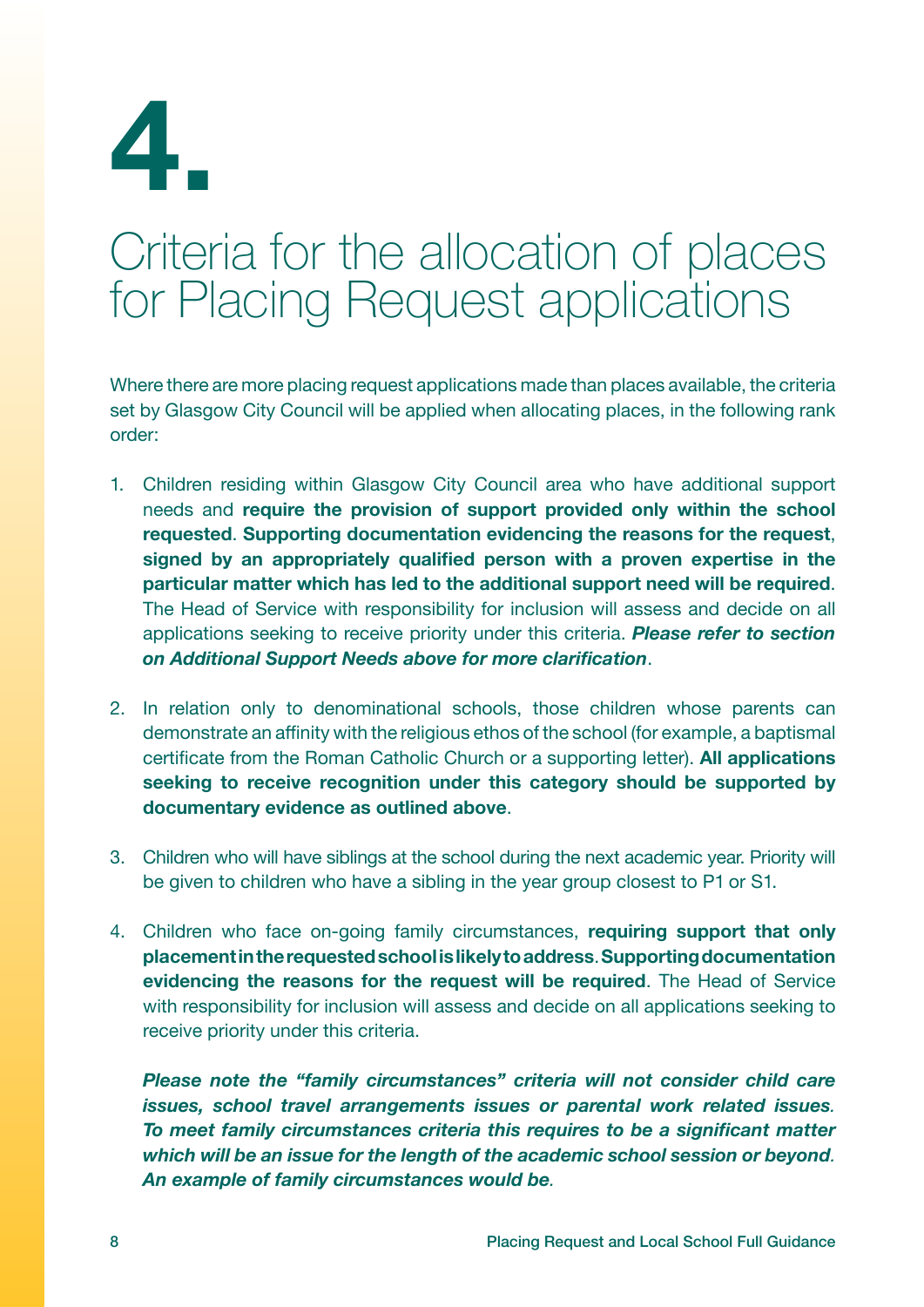#### *Joint Parental Court Order in place showing child resident at different address during the week when attending school and closer to requested school*.

- 5. Children living in the catchment area of the requested school whose parents are required to make a placing request because the children are not attending a school of the same denomination as the requested school. (please refer to earlier section Page 3, regarding – *"specific situations where a placing request must be made"* for further explanation).
- 6. Children ranked by distance between home and school by a suitable walking route (This criteria will be used when all of the above have been exhausted). Those living closest to school ranking highest.

The criteria will be applied in the order shown above.

If, for any category, the number of requests exceeds the number of places available the next succeeding criteria will be used to prioritise those requests, and so on, until all priority criteria have been exhausted.

Please note where there are too many applications from **catchment children** for their local primary or secondary schools, then the above **placing request criteria**, **numbers 1 to 5 will be applied** in order to decide on those children to be offered places. (Local School Full – see below).

If, after this process, two or more requests cannot be distinguished as having priority, then a ballot will be held to allocate the places available. This ballot will be organised by a senior officer of Education Services.

Note that the final criteria of distance will only be used to determine the allocation of placing requests. A ballot will be used in cases of over-subscription where all the children being considered live within the catchment area.

All requests, along with supporting evidence, will be considered by Glasgow City Council. **It is therefore very important that parents provide all relevant information in support of their request**. **All supporting evidence will be checked for accuracy**. Only the above criteria will be used.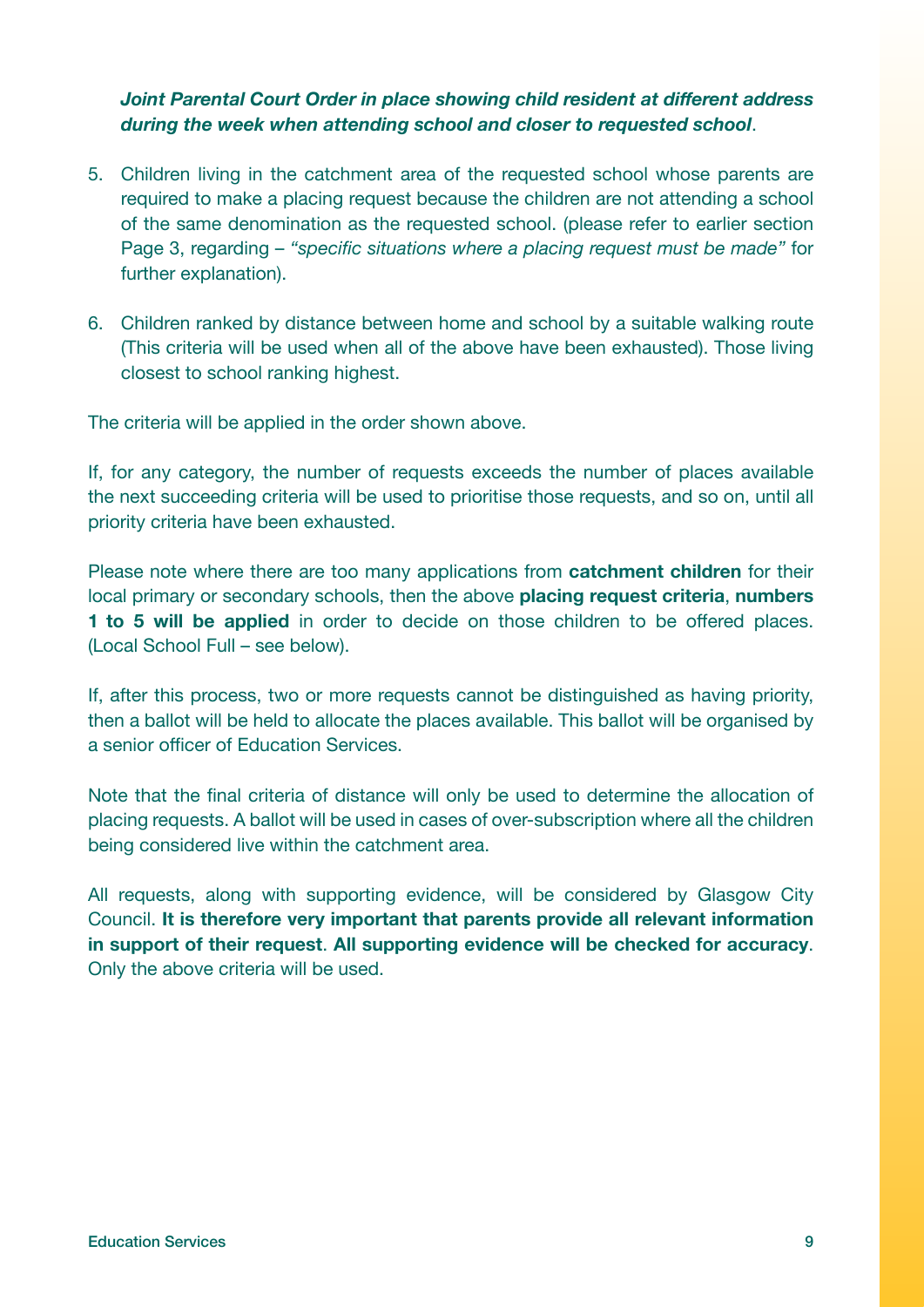# **5.**

#### Over-subscribed schools – Catchment P1/S1 August entry use of Placing Request criteria

When a Primary School is unable to accommodate all the children who have registered to commence in P1/S1 for August entry, the *"over-subscription"* process is applied.

You will be advised in writing of the position and asked to provide specific details to assist with the ranking process.

The above **Placing Request criteria** is then applied to decide which children rank highest for a place in their catchment school.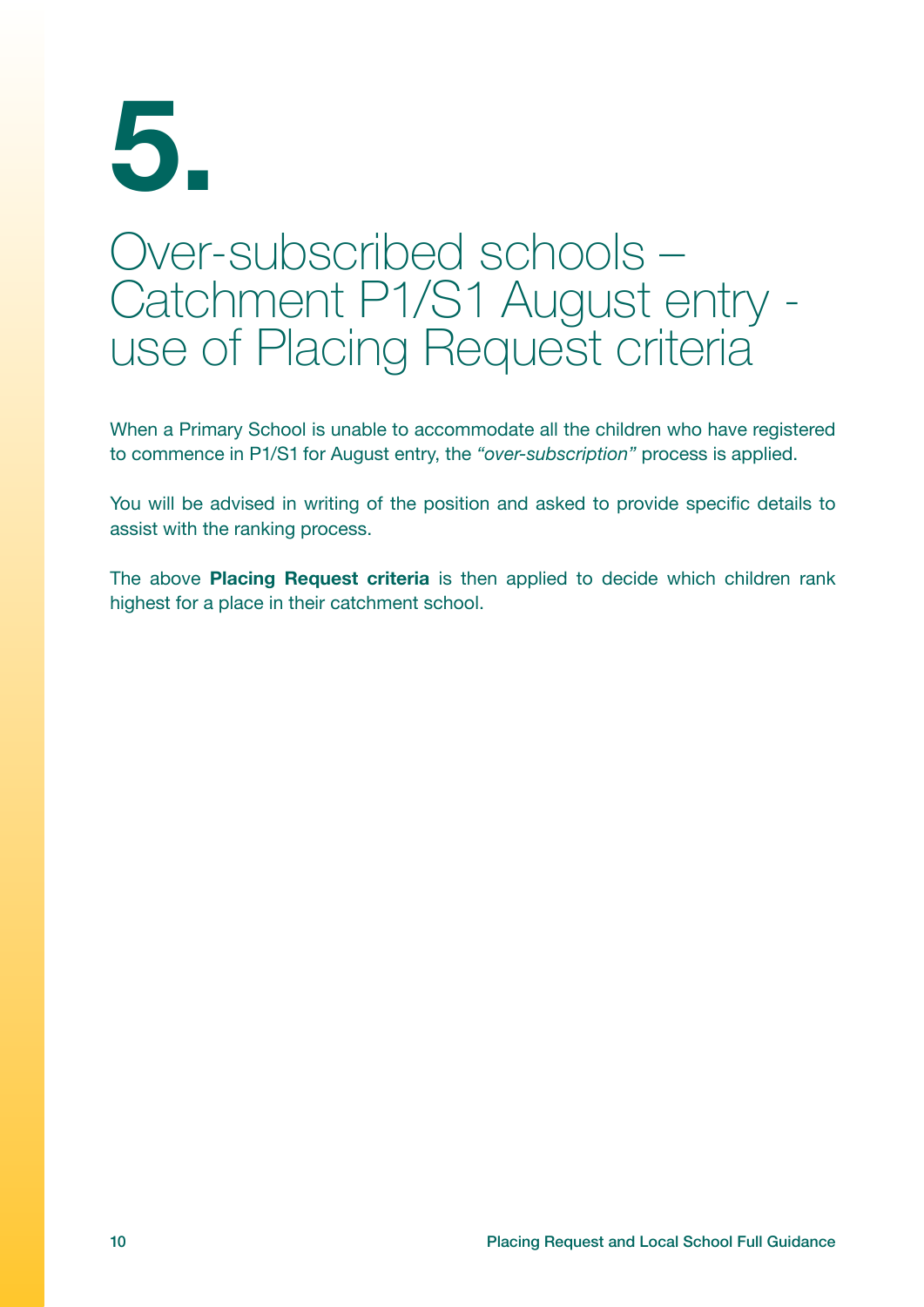

## Local School Full process/ School Catchment waiting lists

During term time, if a school cannot accommodate a catchment enrolment due to the year group being full, the *"Local School Full"* process will be applied. The Headteacher will place your child's name on their waiting list to be contacted at a later stage should a place become available.

The Local School Full process takes place when there are more applications than places available. The above *"Placing Request criteria"* **numbers 1 - 5** will be applied to decide which child on the waiting list should have the space. If after this process, two or more requests cannot be distinguished as having priority, then a ballot will be held to allocate the places available. This ballot will be organised by a Senior Officer in Education Services.

School catchment waiting lists are not dealt with on a first come first served basis, or by the length of time the child has been on the waiting list. The Placing Request criteria will always require to be applied to be fair to all parents.

Should the distance from home to the offered school be over the required qualifying distance of 1.2 miles (primary) 2.2 miles (secondary), you are entitled to apply for free school transport. Please note, free school transport is only granted until such times as a space becomes available at the catchment school. If parents decide to request that their child remains at the offered school, they will become a Placing Request there, and the offer of any free transport is likely to be withdrawn.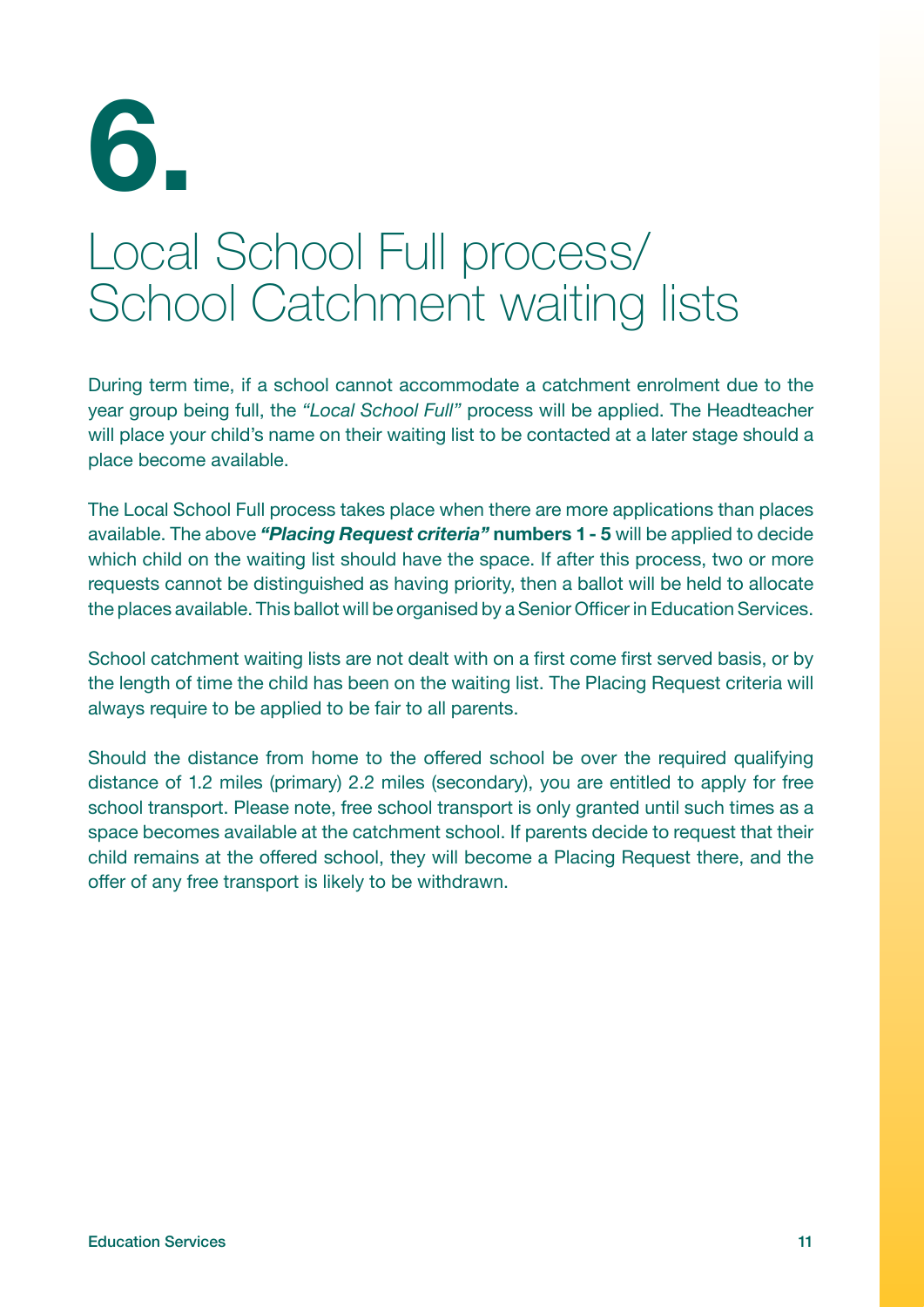

## Children who have Additional Suppport Needs

This advice is appropriate if you are making a placing request for a mainstream school in Glasgow. If you want to make a placing request to a special school or enhanced provision within a mainstream school then you should refer to Glasgow City Council website for further Additional Support Needs information:

www.glasgow.gov.uk/article/18941/Meeting-Additional-Support-Needs

You should provide as much information on the placing request application form as possible and tick the appropriate boxes that make reference to additional support needs.

You should understand that the additional support need must require the provision of support provided only within the school requested. You might find the quidance below helpful, it has been taken from the Statutory Guidance published in 2017: [www.gov.scot/publications/supporting-childrens-learning-statutory-guidance](www.gov.scot/publications/supporting-childrens-learning-statutory-guidance-education-additional-support-learning-scotland)education-additional-support-learning-scotland

#### **What is meant by additional support?**

All children and young people need support to help them learn. The main sources of support in pre-school provision and schools are the staff who, through their normal practice, are able to meet a diverse range of needs. All children and young people are entitled to support to enable them to review their learning and plan for next steps, gain access to learning activities which will meet their needs, plan for opportunities for personal achievement and prepare for changes and choices and be supported through changes and choices. With good quality learning and teaching and an appropriate curriculum, most children and young people are able to benefit appropriately from school education without the need for additional support.

The definition of additional support provided in the Act is a wide, inclusive one and it is not possible to provide an exhaustive list of all possible forms of additional support. Additional support falls into three overlapping, broad headings: approaches to learning and teaching, support from personnel, and provision of resources.

The statutory guidance above provides some examples which you may find useful: [www.gov.scot/publications/supporting-childrens-learning-statutory-guidance](www.gov.scot/publications/supporting-childrens-learning-statutory-guidance-education-additional-support-learning-scotland)education-additional-support-learning-scotland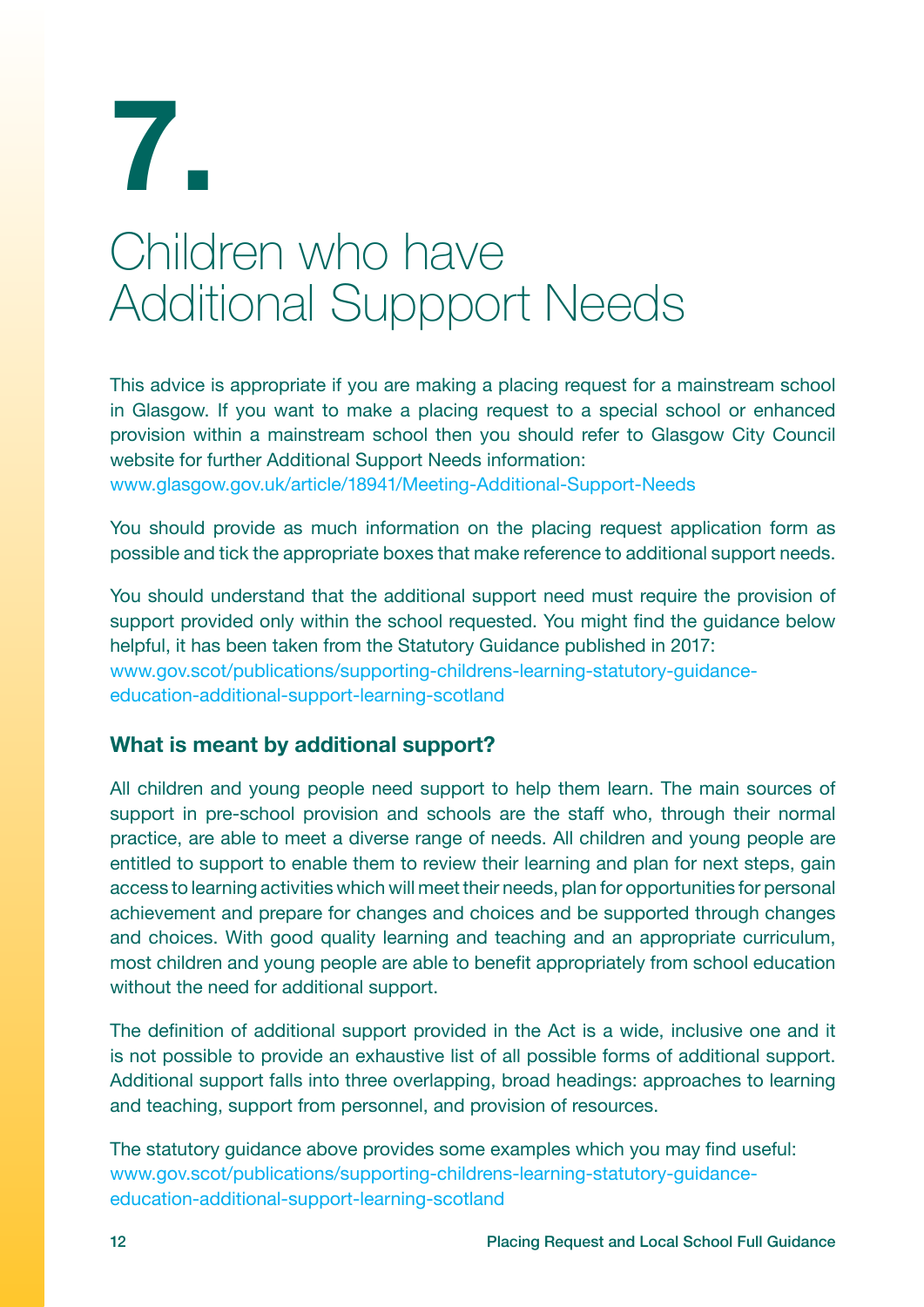

## Considering the application

The Equality Act 2010 protects certain characteristics. In the delivery of education the characteristics that are protected are disability, gender reassignment, race, religion or belief, sex or sexual orientation, pregnancy and maternity. When making decisions in relation to admissions the school has a duty to have due regard to the need to:

- (a) Eliminate discrimination, harassment, victimisation and any other conduct that is prohibited under the Equality Act 2010;
- (b) Advance equality of opportunity between persons who share a relevant protected characteristic and persons who do not share it;
- (c) Foster good relations between persons who share a relevant protected characteristic and persons who do not share it.

When you submit your placing request on-line you will receive an automated response confirming receipt of your submission. All Placing requests (on-line or written submissions) are also acknowledged in writing within five working days as a legal requirement. However, if a place is offered before that, only the decision letter will be issued.

Every attempt will be made to place children/young people and if there are no statutory grounds for refusing a placing request, it will be granted.

If there is a place available, the placing request should be granted and you will be contacted by Customer and Business Services hub to advise to make arrangements directly with the school to enrol.

Exceptional cases may be when a place is expected to become available in the next few weeks, i.e. during school holidays where an answer may not be possible, or when more specialist advice is required e.g. Additional Support Needs indicated which require to be explored and may delay the two week timescale. In all cases, parents or the young person themselves should be kept informed of progress by Customer and Business Services and/or school.

You should receive notification of the Education Authority's decision within two months from the date of submission of the placing request application. It does not normally take this length of time to inform you of decision and is expected that, for all but exceptional cases, the decision will be made and you will be notified by within two weeks of receipt of the request.

If you do not receive this notification within two month period then in terms of the Section 28A (5) of the Education (Scotland) Act 1980 it will be deemed that the placing request has been refused.

Education Services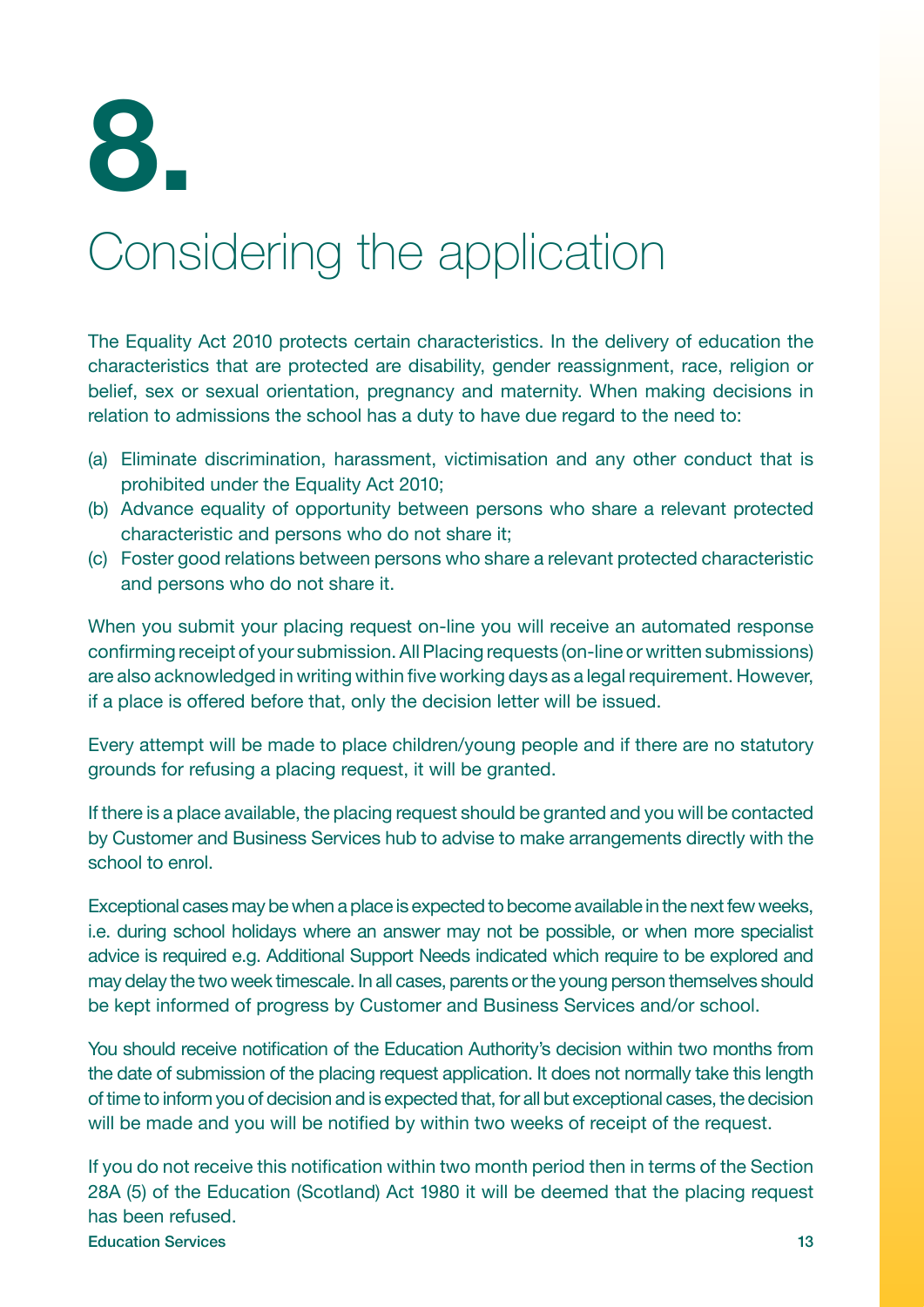

## Placing Request refusals

Glasgow City Council will make every effort to place a child/young person at the requested school but where there are more placing requests than places or there are no places available the Council may need to refuse a placing request.

The Council must give a reason for the refusal as these are prescribed by law under the Education (Scotland) Act 1980 Section 28A for most cases however, for refusals for additional support need will be as these prescribed by law under the Education (Additional Support for Learning) (Scotland) Act 2004 Section 22 and Schedule 2.

Some reasons may require third party evidence to support the refusal i.e. Police or Social Work Services evidence etc. as outlined below:

 $\blacksquare$  The authority would require to employ another teacher.

*An extra class would be needed and as such requires a teacher.*

 $\blacksquare$  Placing your child in this school would prevent the education authority from retaining reserved places for catchment children.

*In this school, we need to keep some space for catchment children that are likely to move into the catchment area.*

 $\blacksquare$  Likely to be seriously detrimental to the educational well-being of pupils attending the school.

*This reason relates to the ability of the school to meet the educational needs of the children in the school. If your request was granted, it would mean that space that is used at the moment for other important Educational activities wouldn't be available any more. The removal of this space would have a negative impact on the children's education.*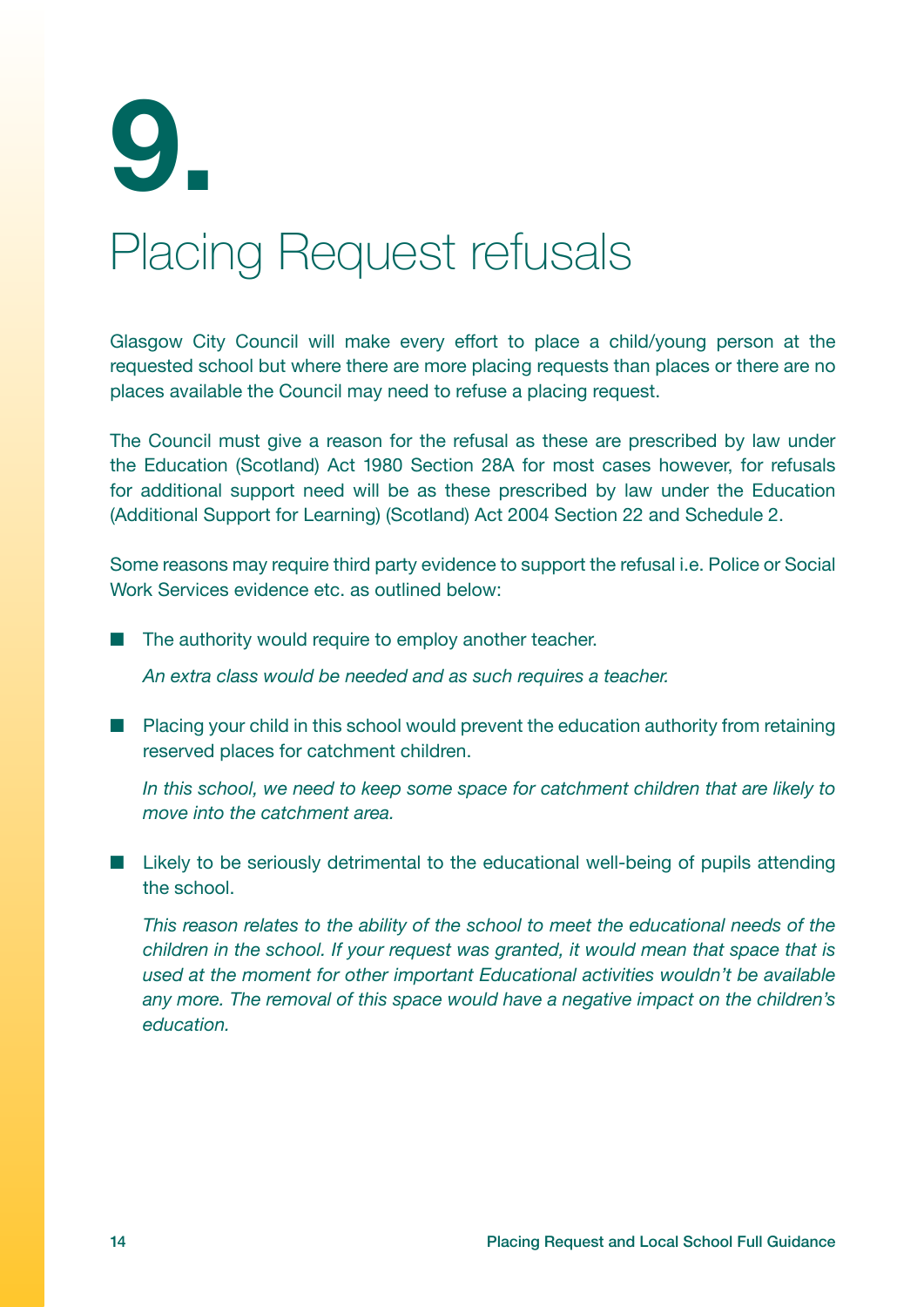$\blacksquare$  The accommodation at the school would have to be altered or significant money spent.

*An extra class would be needed, but there is no suitable space in the school to accommodate that extra class. The authority would need to carry out some substantial building works if your placing request was granted.*

■ At a later stage in the school another class would have to be created or another teacher employed.

*In other words, although it seems as though there is space for another child at the moment, if your request is granted it will mean that within a few years the authority would need to employ another teacher and/or carry out substantial building works which will not otherwise be needed.*

 $\blacksquare$  Pupil numbers in the school would exceed the capacity agreed for the school by the Council.

*The authority has identified the maximum number of children that can be*  accommodated at the school and if the placing request is granted, that number *would be exceeded.*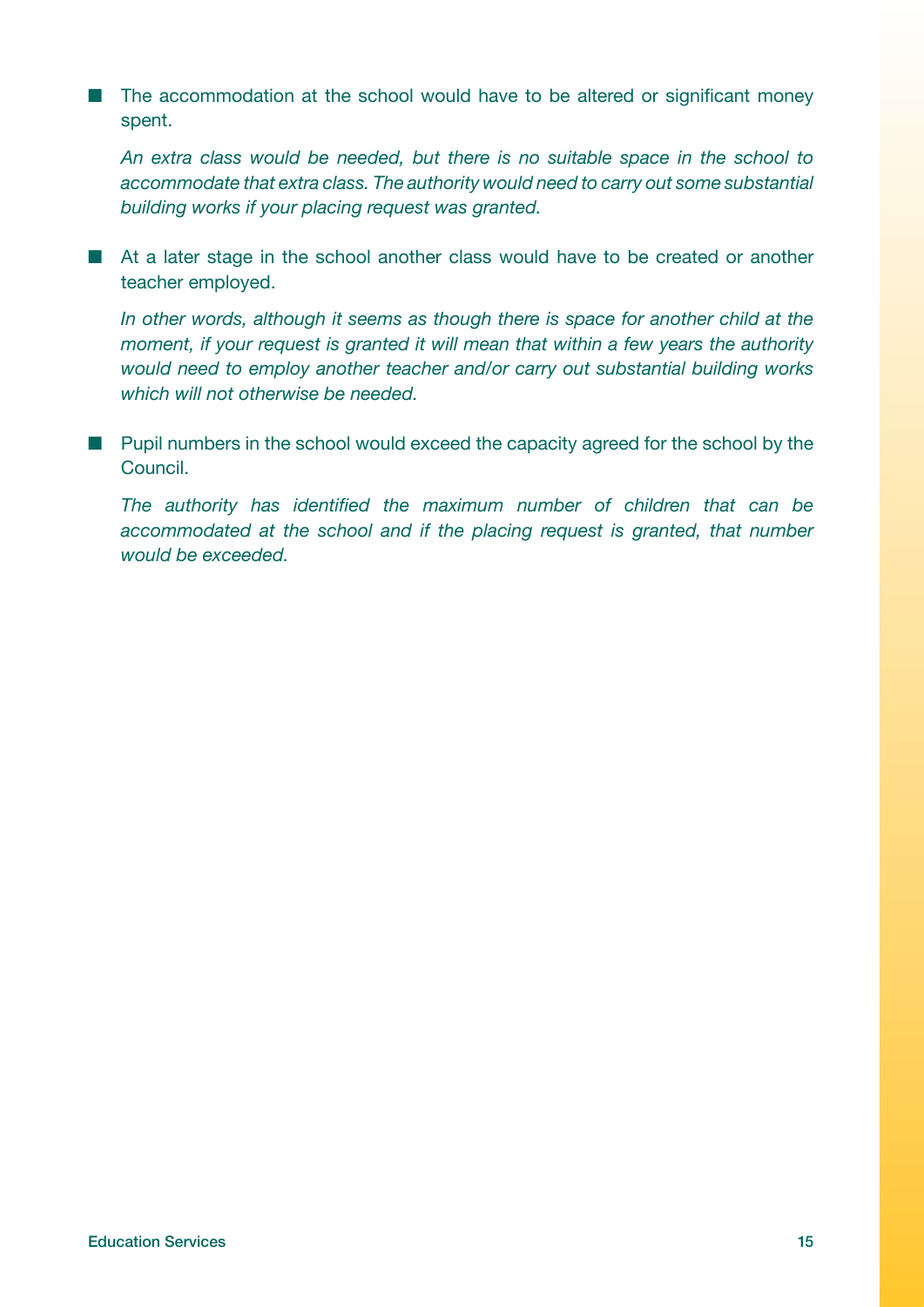# **10.**

## What happens if the application is refused

#### **If a placing request is refused you must ensure your child takes up their place in the already confirmed school:**

- If a placing request is refused the application is not held on a waiting list;
- School waiting lists are only held for catchment children.

#### **If a placing request is refused you have the following choices available:**

- $\blacksquare$  Submit a placing request for another school;
- Submit another placing request for the same school at a later date;
- $\blacksquare$  Lodge an appeal against the refusal of the placing request.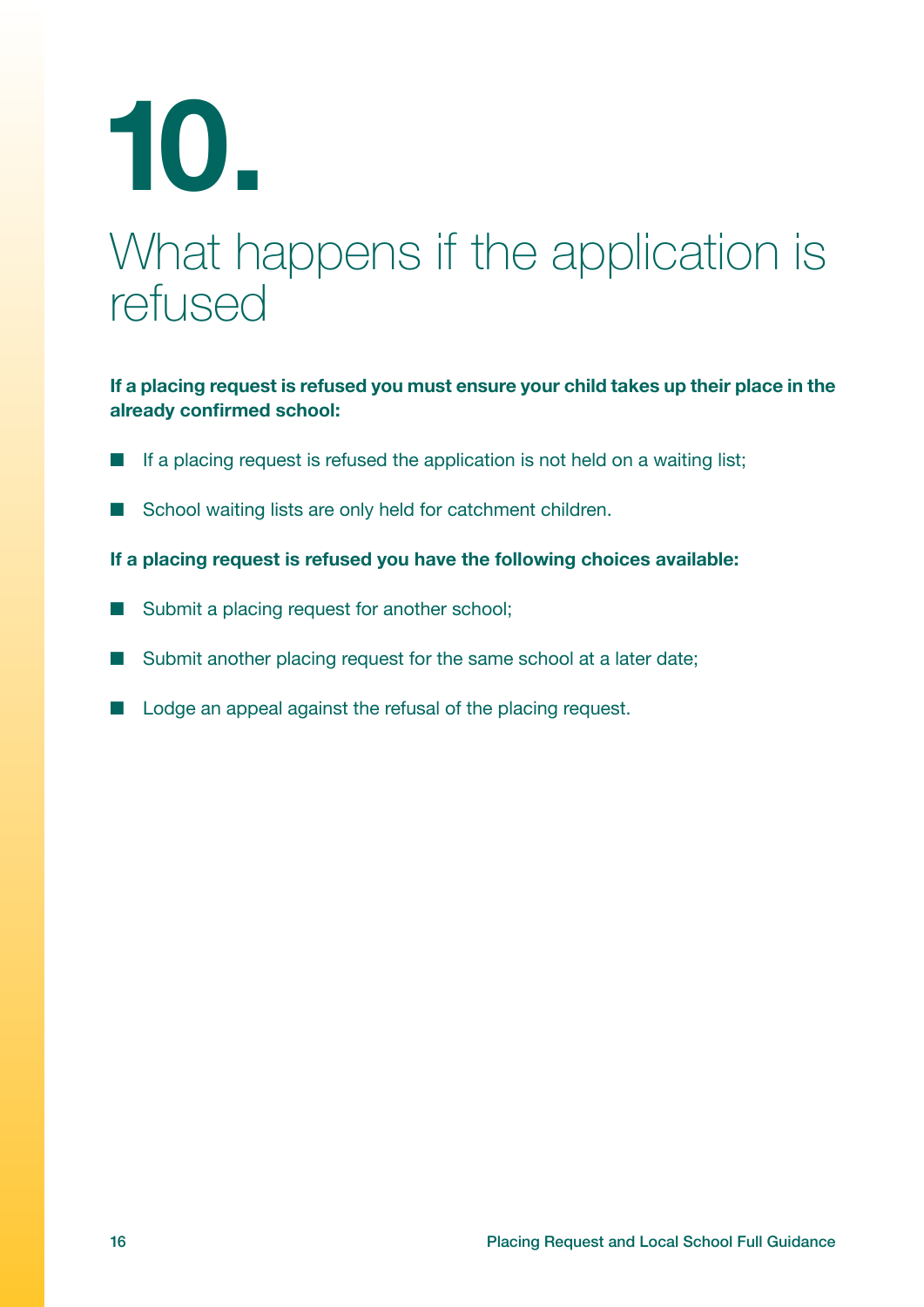# Appeal process **11.**

You can appeal the decision to refuse. A young person over school leaving age normally 16 years (with capacity) must appeal on their own behalf the decision to refuse.

If you wish to appeal you need to lodge an appeal within 28 days of the date on which the request was deemed to be refused.

You should send your letter of appeal in writing to one of the addresses below. The refusal letter will provide the specific details on which address to use:

| <b>Committee Services</b>   | or | <b>Health and Education Chamber</b><br><b>First Tier Tribunal for Scotland</b> |
|-----------------------------|----|--------------------------------------------------------------------------------|
| <b>Glasgow City Council</b> |    |                                                                                |
| <b>City Chambers</b>        |    | <b>Glasgow Tribunals Centre</b>                                                |
| <b>George Square</b>        |    | 20 York Street                                                                 |
| <b>GLASGOW</b>              |    | <b>GLASGOW</b>                                                                 |
| <b>G2 1DU</b>               |    | <b>G2 8GT</b>                                                                  |

You should include your name and address, the name of the child/young person for whom the appeal is being made, the name and address of the school of choice, the date and reference of the letter of refusal and statement indicating the reasons for appeal against the decision.

**Please note:** The Scottish Government's Choosing a School: A Guide for Parents 2016 (link below) advises parents about appeals as follows:

*"You may be very disappointed that your child cannot go to the school you want, but there is not much point in appealing simply because you are disappointed. You must have a good reason for asking the appeal committee to look at your request again*.

**Before parents decide to appeal**, they should consider: whether they agree with what Glasgow City Council has said; whether what Glasgow City Council has said is allowable (see The Scottish Government's Choosing a School: A Guide for Parents 2016, pages 11 and 12 for reasons allowable in the law); and whether the council's guidelines have been followed (see The Scottish Government's Choosing a School: A Guide for Parents 2016, page 13 for notes of guidelines).

www.gov.scot/publications/choosing-school-guide-parents-nov-16